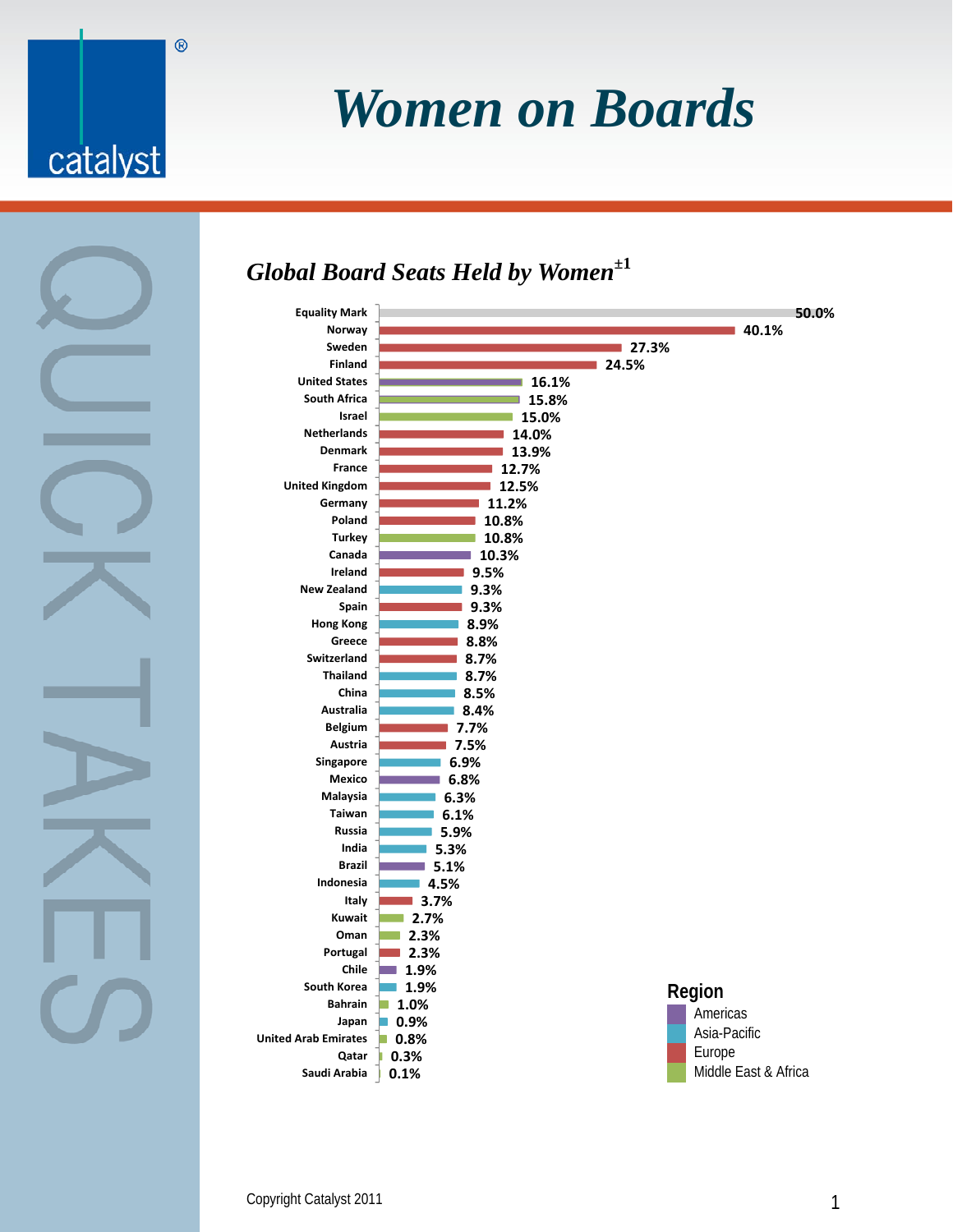$^{\circledR}$ 

catalyst

### *Global Women Board Chairs***±2**



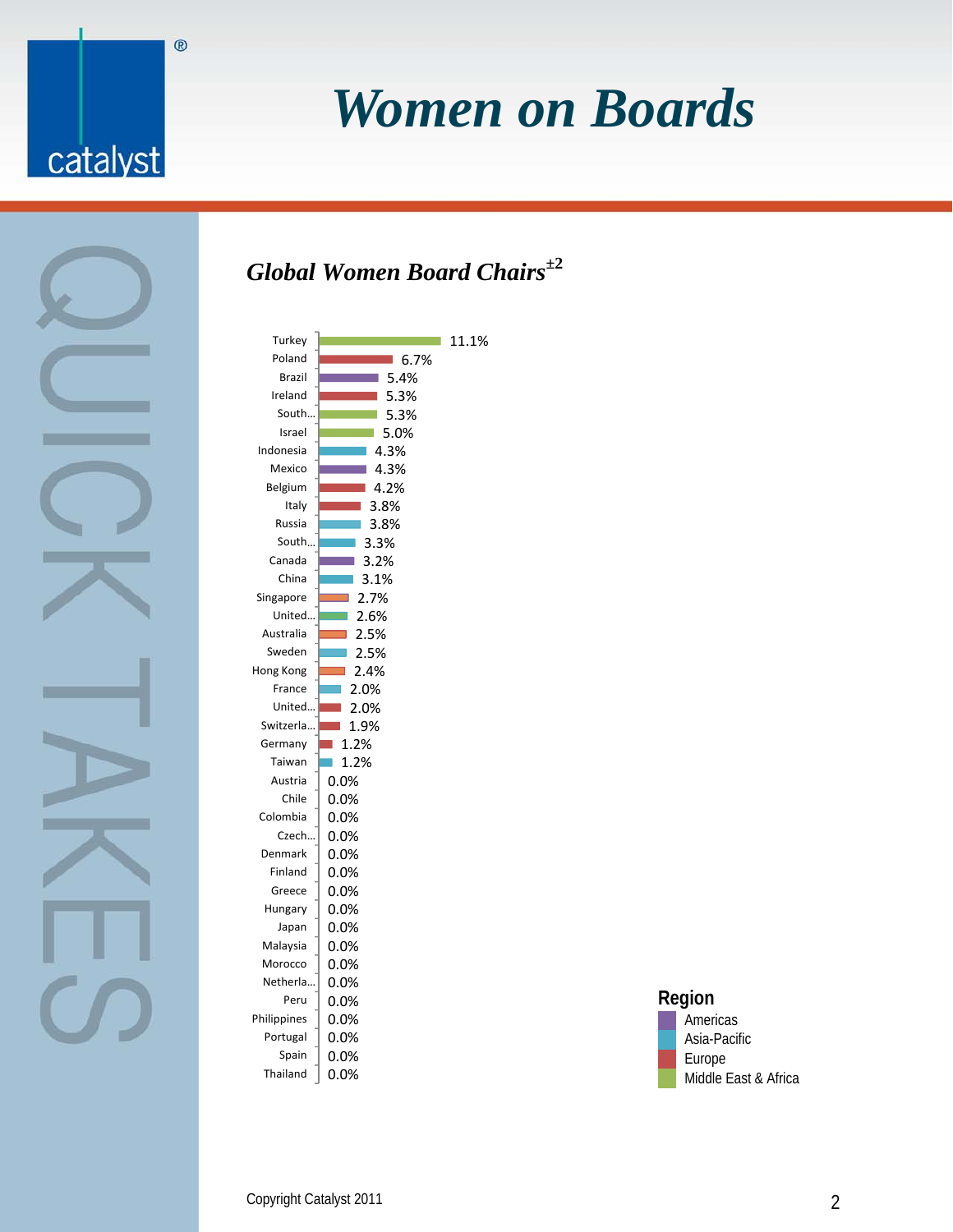

### *Women's Historical Share of Board Leadership in Northern America*

*U.S.* 

• In 2011, 8.3% of *Fortune* 500 lead directors were women, compared to 8.8% in 2010.3



#### **Women as** *Fortune* **500 Board Committee Chairs4**

 $\circledR$ 

catalyst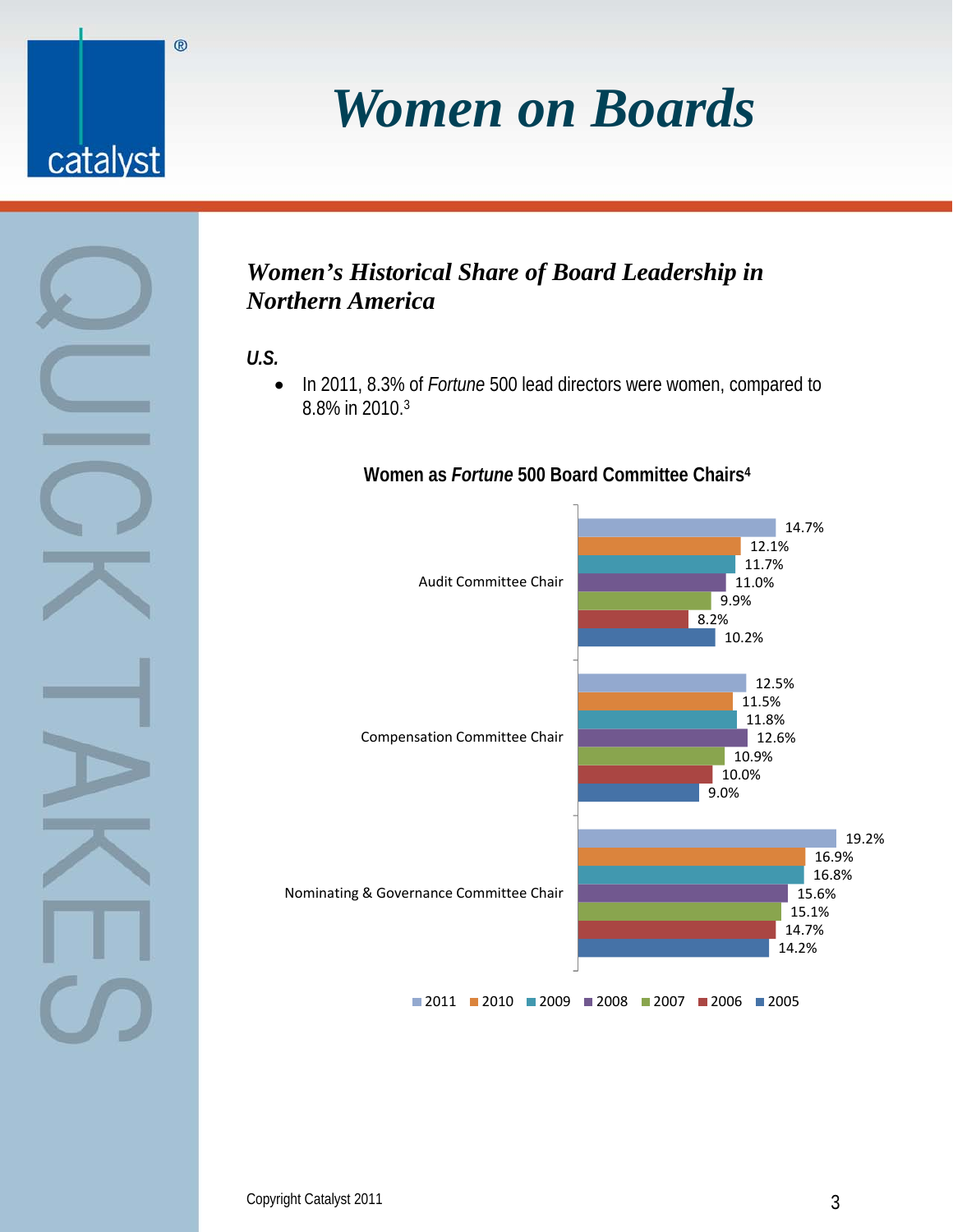*Canada* 

 $^{\circledR}$ 

catalyst

**Women as** *Financial Post* **500 Public Company Board Committee Chairs**<sup>5</sup>



### *Racially/Ethnically Diverse Directors in the U.S.*



*People of Color's Share of* **Fortune** *500 Boards Seats6*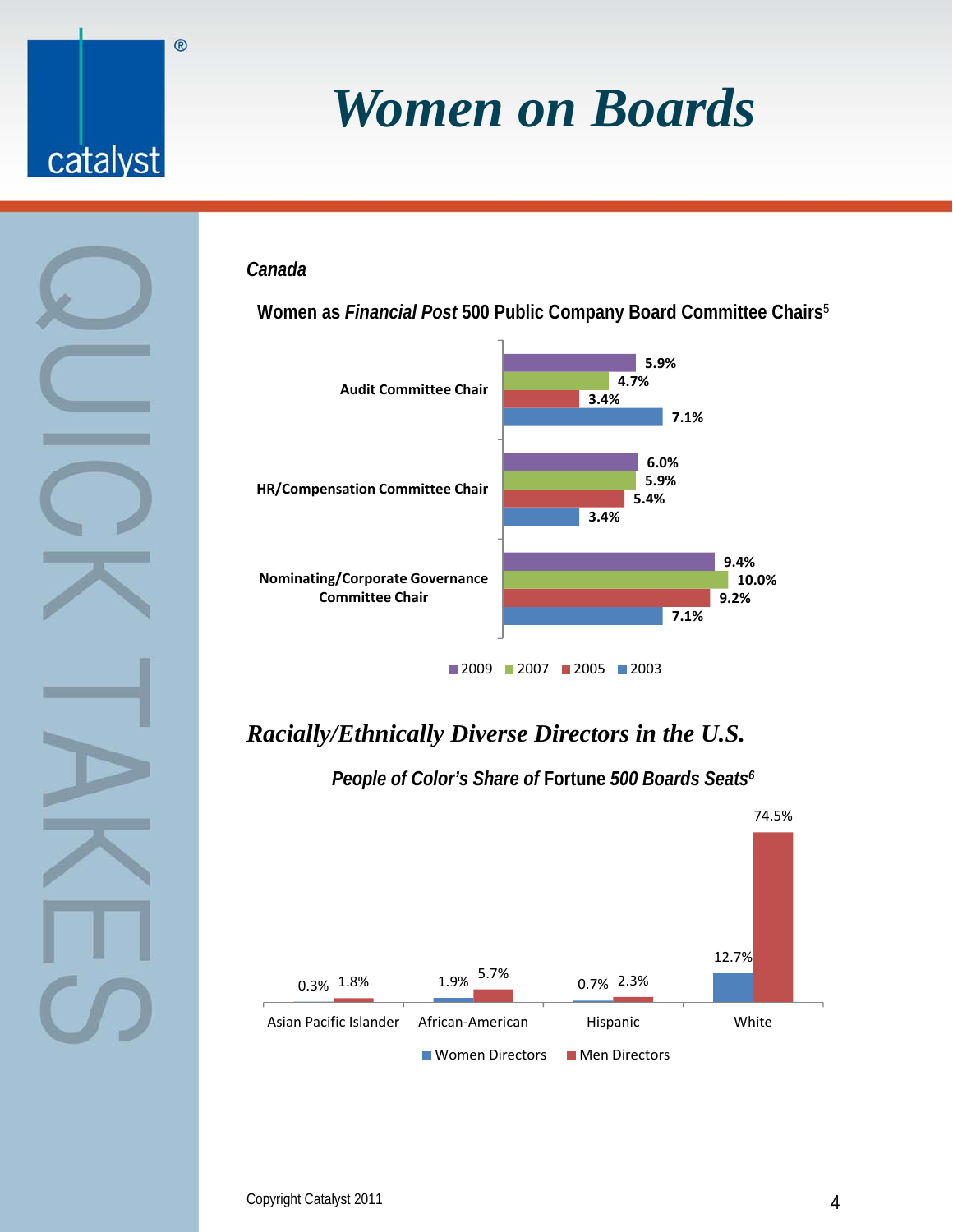#### *Women of Color on Boards in the U.S.*

- Among *Fortune* 500 companies in 2011:
	- o Women of color directors held 3.0% of overall board seats, compared to 13.1% of board seats held by white women.7
	- o Of all Women Directors:
		- Black women were 11.3%8
		- $\blacksquare$  Latinas were 4.9%<sup>9</sup>
		- Asian women were 2.5%.<sup>10</sup>
	- o Examining the data by company, 70.7% of *Fortune* 500 companies had no women of color directors serving on their board. 11

#### *Note:*

**R** 

catalvst

± Reports data where available. Most data is based on a study conducted by Governance Metrics International, which did not include every company in each country, and only countries with at least 10 companies are included here. Different sources show slightly different numbers. Whenever possible, the most detailed source is used. Please see the chart source citations below for full details.

#### **SOURCES**

 $\overline{a}$ 

1Unless otherwise specified below, data is derived from: GovernanceMetrics International, *2011 Women on Boards Report* (2011). http://www2.gmiratings.com/reports.php?reportid=377&keyword=; **Norway:** Statistics Norway, "Board Representatives, by Gender, Age Groups, Level of Education, Size Groups and Economic Activity" (January 2011).

http://www.ssb.no/styre\_en/tab-2011-06-07-01-en.html;

**United States:** Rachel Soares, Baye Cobb, Ellen Lebow, Hannah Winsten, Veronica Wojnas, and Allyson Regis, *2011 Catalyst Census:* Fortune *500 Women Board Directors* (Catalyst, 2011); **South Africa:** Business Women's Association of South Africa, *BWA South African Women in Leadership Census 2011* (2011).

http://www.bwasa.co.za/Portals/4/docs/ho/CENSUS\_Presentation\_Final.pdf;

**Israel:** Yahel Ash Kurlander and Gal Shargil, *Women Leading Business: The 2010 Israeli Census Report on Women's Representation in Tel Aviv 100 Index Companies* (Israel Women's Network, 2011). http://catalyst.org/publication/478/women-leading-business-the-2010-israeli-census-report-on-womensrepresentation-in-tel-aviv-100-index-companies;

**Canada:** Statistic reported is the percent of board seats held by women in public companies only. This statistic is more comparable to the other data sources utilized in this chart than the percent of board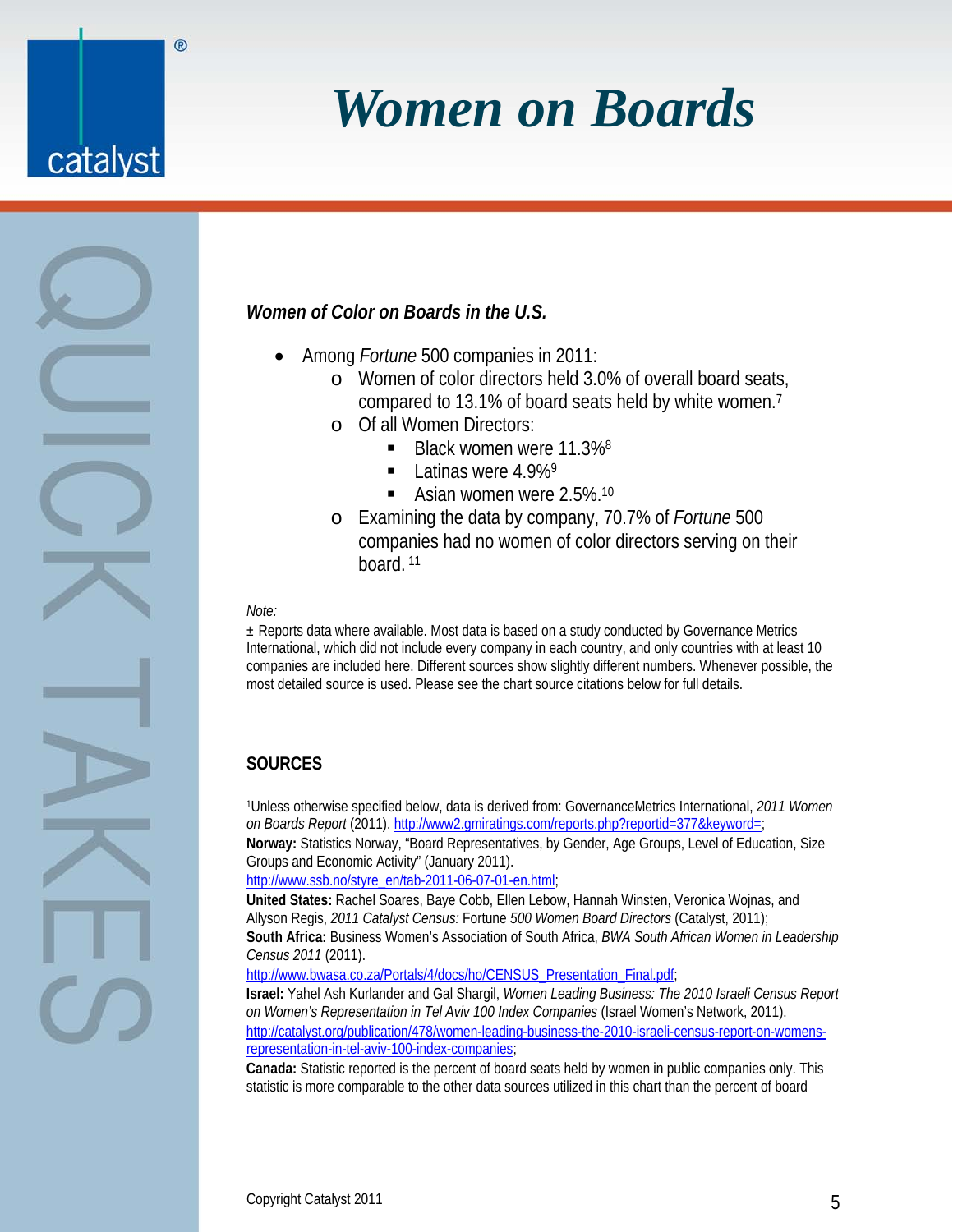®

catalvst

 seats held by women across the entire *Financial Post* 500 list. See the *2010 Catalyst Census: Financial Post* 500 Women Senior Officers and Top Earners Appendix 1 – Methodology for more information. Laura Jenner, Liz Mulligan-Ferry, and Rachel Soares, *2009 Catalyst Census:* Financial Post *500 Women Board Directors* (Catalyst, 2010).

http://catalyst.org/publication/411/2009-catalyst-census-financial-post-500-women-board-directors;

**United Kingdom:** Susan Vinnicombe, Ruth Sealy, Jacey Graham, and Elena Doldor, *The Female FTSE Board Report 2010: Opening Up the Appointment Process* (International Centre for Women Leaders Cranfield School of Management, 2010).

http://www.som.cranfield.ac.uk/som/dinamic-content/research/documents/FemaleFTSEReport2010.pdf; **New Zealand:** New Zealand Human Rights Commission, *New Zealand Census of Women's Participation* (November 2010).

http://www.neon.org.nz/census2010/;

**Hong Kong:** Shalini Mahtani, Kate Veronon, and Ruth Sealy, *Women on Boards: Hang Seng Index 2009* (Community Business and Cranfield School of Management, 2009).

http://www.communitybusiness.org/images/cb/publications/2009/WOB.pdf;

**Singapore**: Marleen Dieleman and Sherwin Lim, *Singapore Board Diversity Report: Gender Diversity in SGX-Listed Companies* (Board Agender, Centre for Governance, Institutions and Organizations, and National University of Singapore Business School, 2011). http://www.boardagender.org/wpcontent/uploads/2011/01/Singapore\_Board\_Diversity\_Report\_web\_version-BoardAgender-and-NUS-CGIO.pdf

**Australia:** Equal Opportunity for Women in the Workplace Agency, *EOWA 2010: Australian Census of Women in Leadership* (2010).

http://www.catalyst.org/publication/450/eowa-2010-australian-census-of-women-in-leadership;

**India:** Aparna Banerji, Shalini Mahtani, Ruth Sealy, and Susan Vinnicombe, *Standard Chartered Bank: Women on Corporate Boards in India 2010* (Community Business and Cranfield School of Management, September 2010).

http://www.communitybusiness.org/images/cb/publications/2010/WOB\_India.pdf;

**Kuwait, Oman, Bahrain, United Arab Emirates, Qatar, and Saudi Arabia:** The National Investor Market Insight, *Power Matters: A Survey of Gulf Cooperation Council Boards* (2008).

http://www.hawkamah.org/news\_and\_publications/publications/cg\_reports/files/Powermatters.pdf

2 Unless otherwise specified below, data is derived from: GovernanceMetrics International, *2011 Women on Boards Report* (2011). http://www2.gmiratings.com/reports.php?reportid=377&keyword=;

**South Africa:** Business Women's Association of South Africa, *BWA South African Women in Leadership Census 2011* (2011).

http://www.bwasa.co.za/Portals/4/docs/ho/CENSUS\_Presentation\_Final.pdf;

**United States:** Rachel Soares, Baye Cobb, Ellen Lebow, Hannah Winsten, Veronica Wojnas, and Allyson Regis, *2011 Catalyst Census:* Fortune *500 Women Board Directors* (Catalyst, 2011); **Israel:** Yahel Ash Kurlander and Gal Shargil, *Women Leading Business: The 2010 Israeli Census Report on Women's Representation in Tel Aviv 100 Index Companies* (Israel Women's Network, 2011). http://catalyst.org/publication/478/women-leading-business-the-2010-israeli-census-report-on-womensrepresentation-in-tel-aviv-100-index-companies;

**Canada:** Laura Jenner, Liz Mulligan-Ferry, and Rachel Soares, *2009 Catalyst Census:* Financial Post *500 Women Board Directors* (Catalyst, 2010).

http://catalyst.org/publication/411/2009-catalyst-census-financial-post-500-women-board-directors;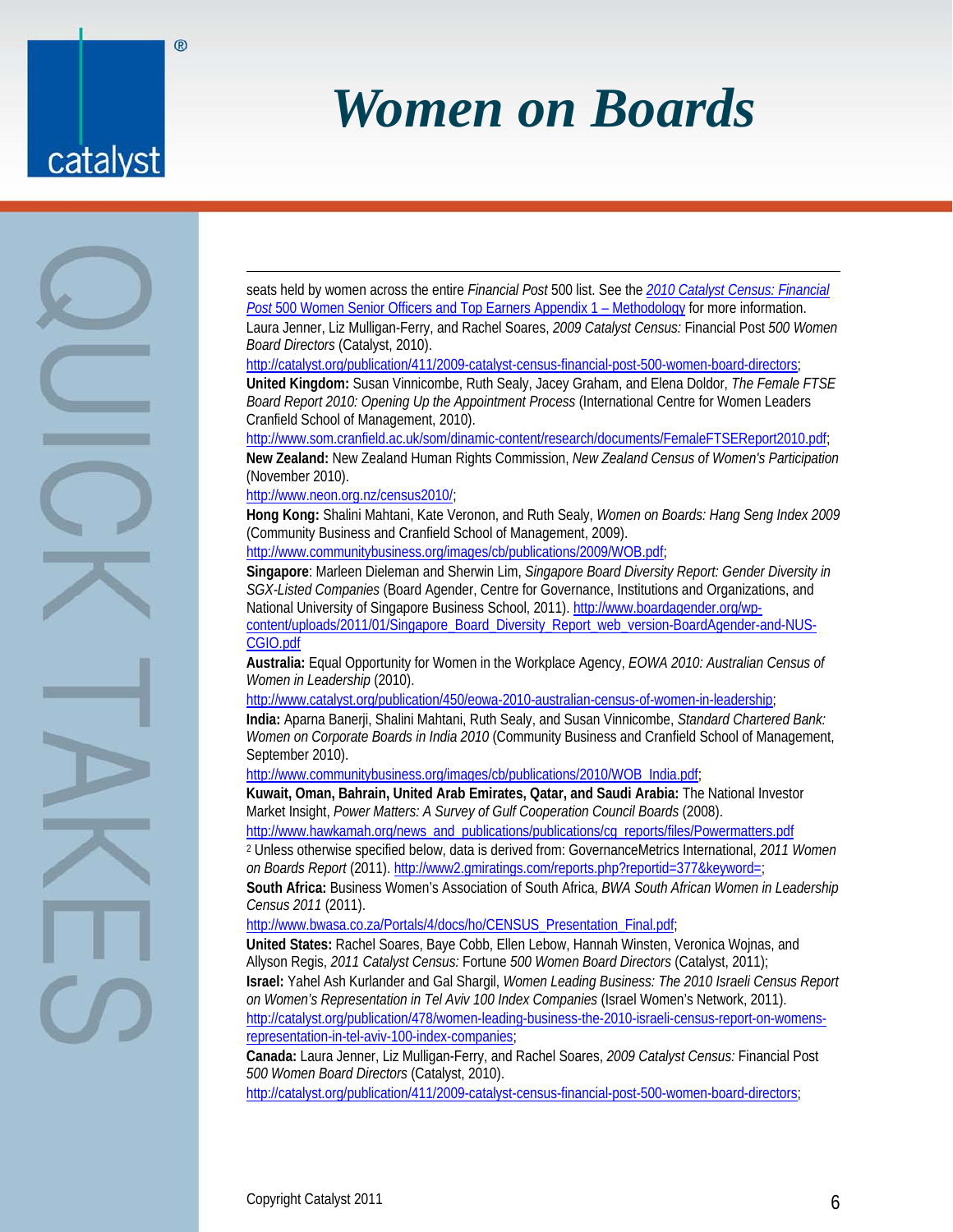**Singapore:** Marleen Dieleman and Sherwin Lim, *Singapore Board Diversity Report: Gender Diversity in SGX-Listed Companies* (Board Agender, Centre for Governance, Institutions and Organizations, and National University of Singapore Business School, 2011). http://www.boardagender.org/wpcontent/uploads/2011/01/Singapore\_Board\_Diversity\_Report\_web\_version-BoardAgender-and-NUS-CGIO.pdf **United Kingdom:** Susan Vinnicombe, Ruth Sealy, Jacey Graham, and Elena Doldor, *The Female FTSE Board Report 2010: Opening Up the Appointment Process* (International Centre for Women Leaders Cranfield School of Management, 2010). http://www.som.cranfield.ac.uk/som/dinamic-content/research/documents/FemaleFTSEReport2010.pdf; **Hong Kong:** Shalini Mahtani, Kate Veronon, and Ruth Sealy, *Women on Boards: Hang Seng Index 2009* (Community Business and Cranfield School of Management, 2009).

http://www.communitybusiness.org/images/cb/publications/2009/WOB.pdf;

**Australia:** Equal Opportunity for Women in the Workplace Agency, *EOWA 2010: Australian Census of Women in Leadership* (2010).

http://www.catalyst.org/publication/450/eowa-2010-australian-census-of-women-in-leadership

3 Rachel Soares, Baye Cobb, Ellen Lebow, Hannah Winsten, Veronica Wojnas, and Allyson Regis, *2011 Catalyst Census:* Fortune *500 Women Board Directors* (Catalyst, 2011).

http://www.catalyst.org/file/413/2010\_us\_census\_women\_board\_directors\_final.pdf

4 Rachel Soares, Baye Cobb, Ellen Lebow, Hannah Winsten, Veronica Wojnas, and Allyson Regis, *2011 Catalyst Census:* Fortune *500 Women Board Directors* (Catalyst, 2011); Rachel Soares, Jan Combopiano, Allyson Regis, Yelena Shur, and Rosita Wong, *2010 Catalyst Census:* Fortune *500 Women Board Directors* (Catalyst, 2010).

http://www.catalyst.org/file/413/2010\_us\_census\_women\_board\_directors\_final.pdf; Rachel Soares, Nancy M. Carter, and Jan Combopiano, *2009 Catalyst Census:* Fortune *500 Women Board Directors* (Catalyst, 2009). http://www.catalyst.org/file/320/2009\_fortune\_500\_census\_women\_board\_directors.pdf; Catalyst, *2008 Catalyst Census of Women Board Directors of the* Fortune *500* (2008).

http://www.catalyst.org/file/242/08\_census\_wbd\_jan.pdf; Catalyst, *2006 Catalyst Census of Women Board Directors of the* Fortune *500* (2007). http://www.catalyst.org/file/6/wbd.pdf; Catalyst, *2005 Catalyst Census of Women Board Directors of the* Fortune *500* (2006). http://www.catalyst.org/file/9/2005%20wbd.pdf

5Laura Jenner, Liz Mulligan-Ferry, and Rachel Soares, *2009 Catalyst Census:* Financial Post *500 Women Board Directors* (Catalyst, 2010).

http://www.catalyst.org/file/369/2009\_fp500\_core\_report\_final\_021910.pdf; Laura Jenner, Monica Dyer, and Lilly Whitham, *2007 Catalyst Census of Women Board Directors of the FP500: Voices From the Boardroom* (Catalyst, 2008). http://www.catalyst.org/file/141/census%202007-%20canada.pdf; Catalyst, *2005 Catalyst Census of Women Board Directors of the FP500* (2006). http://www.catalyst.org/file/11/2005%20canada%20wbd.pdf

6 Alliance for Board Diversity, *Missing Pieces: Women and Minorities on* Fortune *500 Boards—2010 Alliance for Board Diversity Census* (2011). http://www.catalyst.org/file/469/abd2010reportonly\_\_final.pdf 7 Rachel Soares, Baye Cobb, Ellen Lebow, Hannah Winsten, Veronica Wojnas, and Allyson Regis, *<sup>2011</sup> Catalyst Census:* Fortune *500 Women Board Directors* (Catalyst, 2011).

8 Rachel Soares, Baye Cobb, Ellen Lebow, Hannah Winsten, Veronica Wojnas, and Allyson Regis, *2011 Catalyst Census:* Fortune *500 Women Board Directors* (Catalyst, 2011).

9 Rachel Soares, Baye Cobb, Ellen Lebow, Hannah Winsten, Veronica Wojnas, and Allyson Regis, *2011 Catalyst Census:* Fortune *500 Women Board Directors* (Catalyst, 2011).

catalvst

 $\overline{a}$